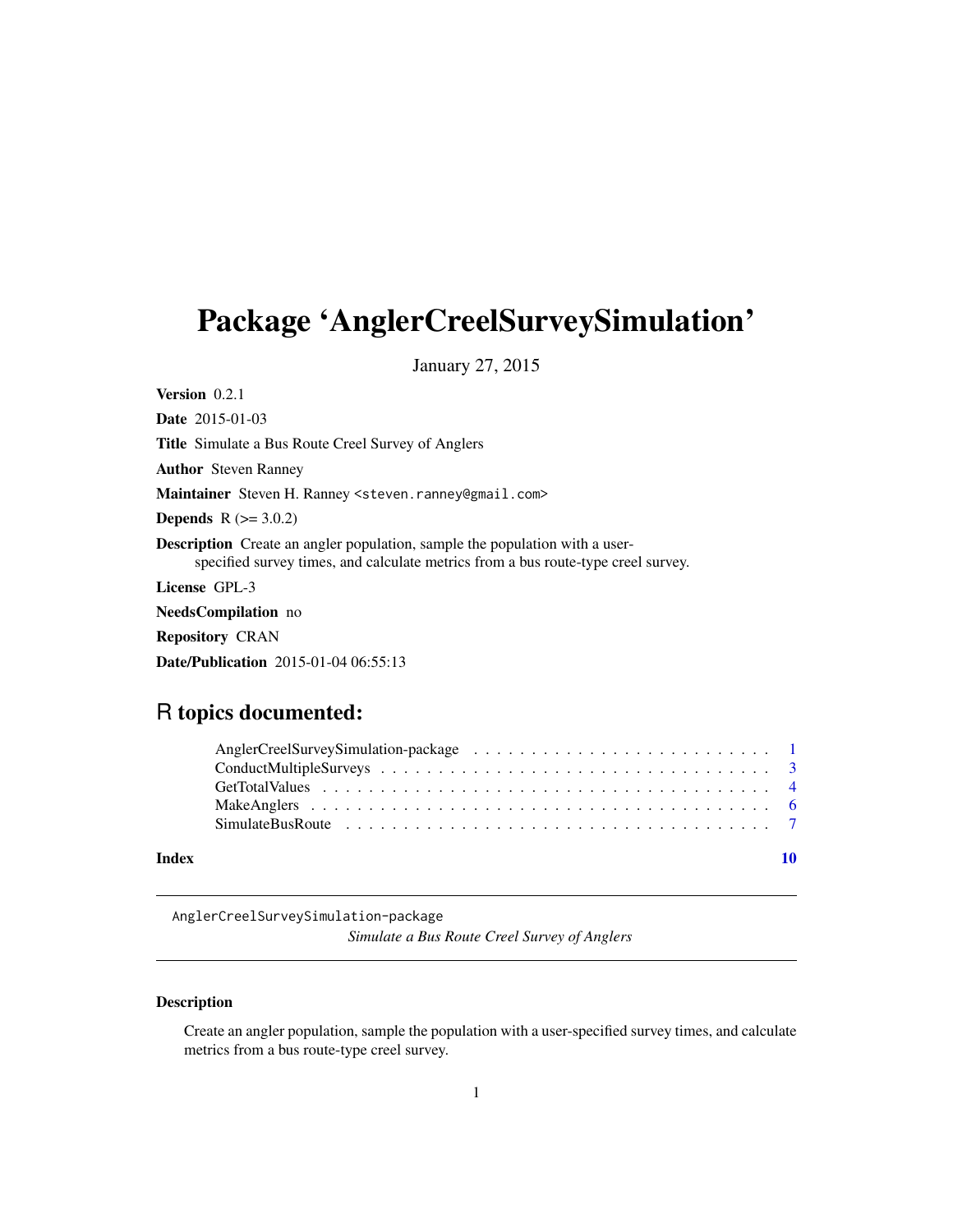2 AnglerCreelSurveySimulation-package

Details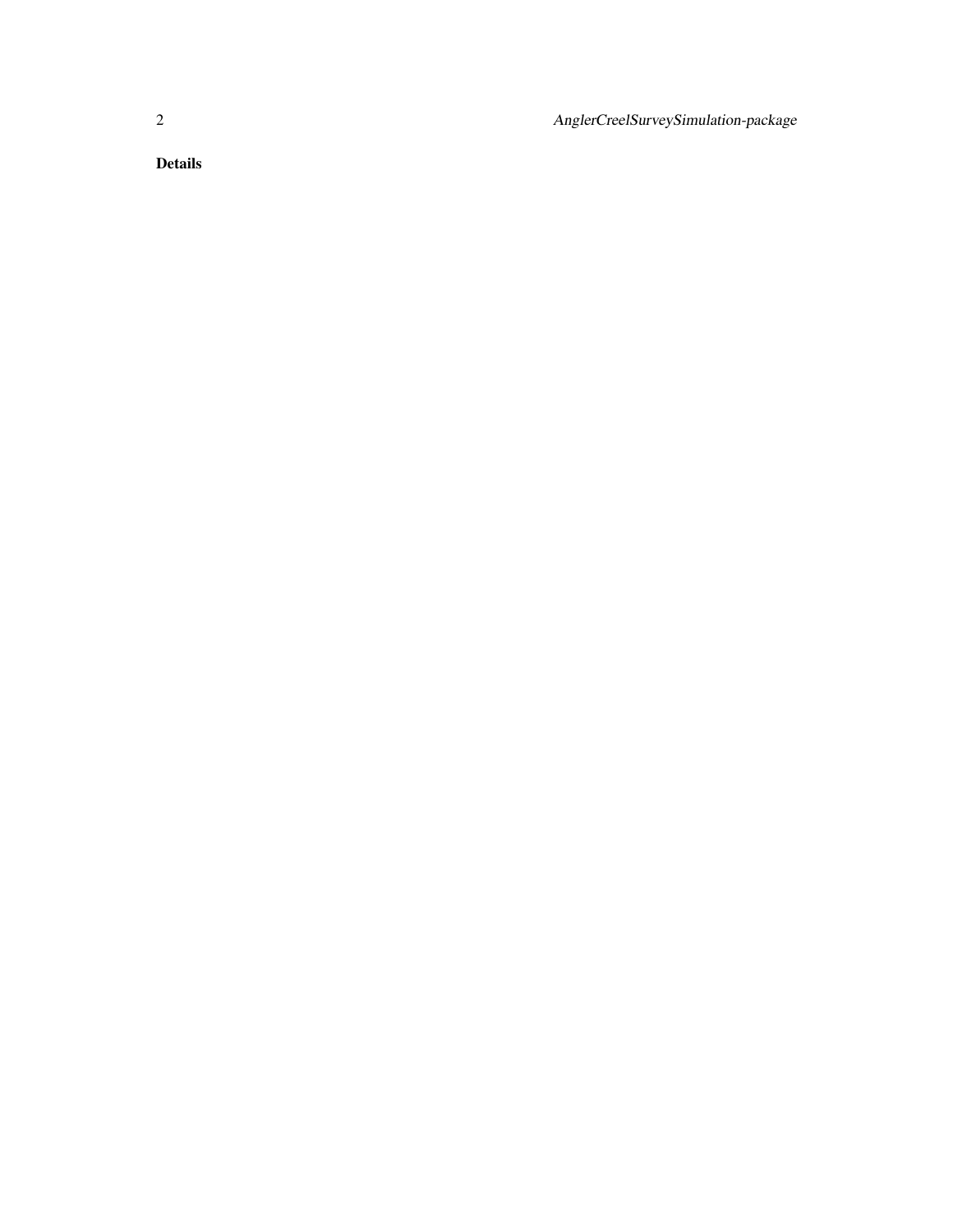<span id="page-2-0"></span>

| Package:    | AnglerCreelSurveySimulation                                          |
|-------------|----------------------------------------------------------------------|
| Version:    | 0.2.1                                                                |
| Date:       | $2015 - 01 - 03$                                                     |
| Title:      | Simulate a Bus Route Creel Survey of Anglers                         |
| Author:     | <b>Steven Ranney</b>                                                 |
| Maintainer: | Steven H. Ranney <steven.ranney@gmail.com></steven.ranney@gmail.com> |
| Depends:    | $R$ ( $>=$ 3.0.2)                                                    |
| License:    | $GPL-3$                                                              |

#### Author(s)

Steven Ranney

ConductMultipleSurveys

*Conduct multiple simulations of a bus-route survey*

#### Description

This function uses MakeAnglers and GetTotalValues to conduct multiple bus-route or traditional access point creel surveys (from the number provided to the nsims argument) of a population of anglers.

#### Usage

```
ConductMultipleSurveys(nsims, ...)
```
#### Arguments

| nsims    | The number of simulations to be conducted in the simulation of interest. |
|----------|--------------------------------------------------------------------------|
| $\cdots$ | Arguments to be passed to other subfunctions                             |

#### Details

Because this function is merely a wrapper for the [SimulateBusRoute](#page-6-1) code, the user still needs to set startTime, waitTime, nanglers, nsites, and samplingProb as objects. These can be passed through the ... argument or through setting waitTime and others outside of the function call itself.

#### Author(s)

Steven Ranney

#### See Also

[MakeAnglers](#page-5-1) [GetTotalValues](#page-3-1) [SimulateBusRoute](#page-6-1)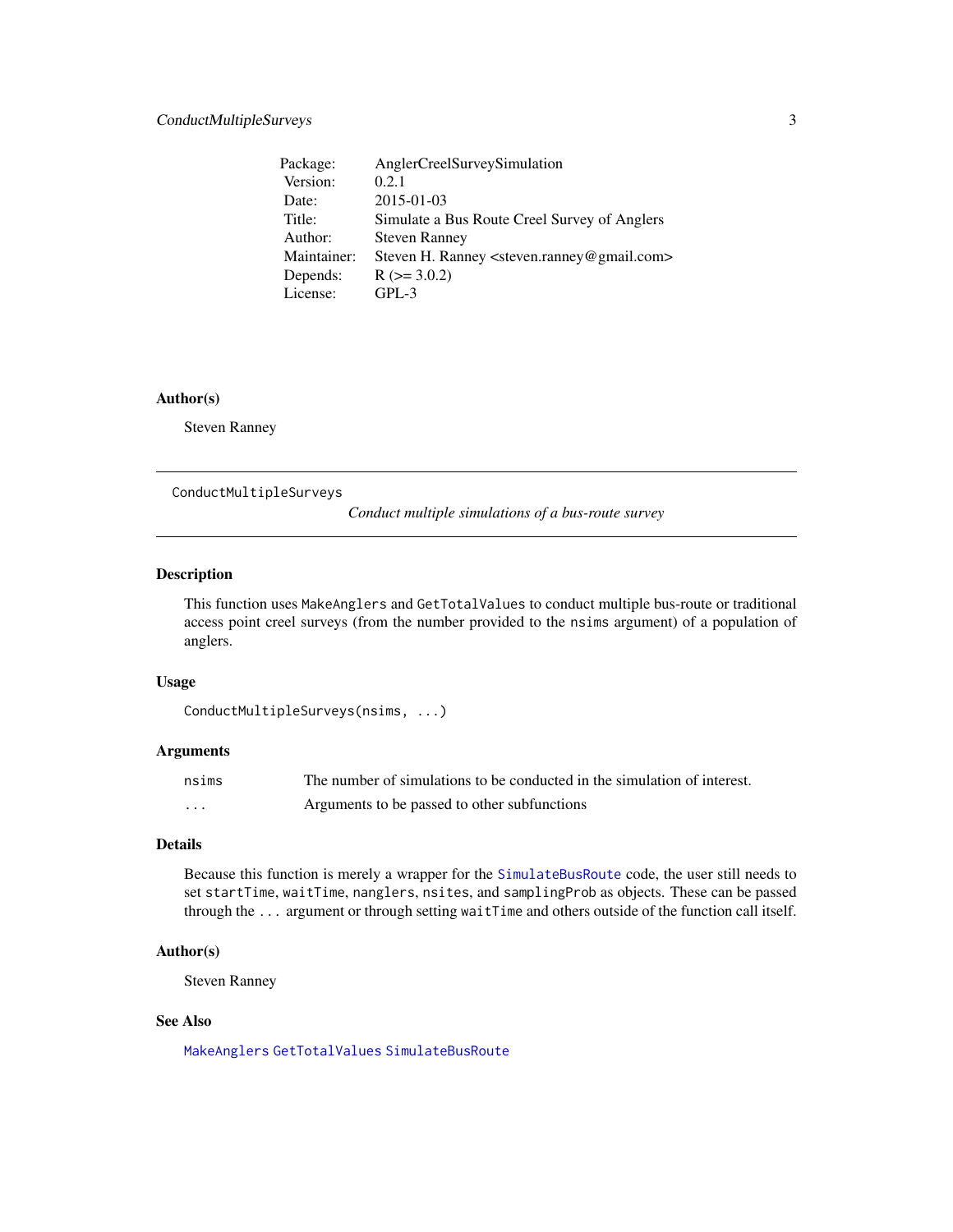#### Examples

```
#These objects are not used directly in the ConductMultipleSurveys() function
# but will be used in the SimulateBusRoute() function
startTime <-c(1, 2, 3, 4, 5)waitTime <- c(.5, .5, .5, .5, 2)
nanglers <- c(10,10,10,10,50)
nsites <- 5
samplingProb <- .5
meanCatchRate <- 3
nsims <- 100
tmp <- ConductMultipleSurveys(100, startTime = startTime, waitTime = waitTime,
                            nanglers = nanglers, nsite = nsites,
                            samplingProb = samplingProb, meanCatchRate = meanCatchRate)
#To change fishingDayLength used in the MakeAnglers function
ConductMultipleSurveys(nsims, startTime, waitTime, nanglers, nsites, samplingProb,
```

```
meanCatchRate, fishingDayLength = 9.5)
```
<span id="page-3-1"></span>GetTotalValues *Conduct a creel survey of a population of anglers at a site*

#### Description

This function uses the output from MakeAnglers to conduct a bus-route or traditional access point creel survey of the population of anglers from MakeAnglers and provide clerk-observed counts of anglers and their effort.

#### Usage

```
GetTotalValues(ang = anglers, teffort = trueeffort, nanglers = length(anglers$starttime),
    startTime = NULL, endTime = NULL, waitTime = NULL, samplingProb = 1,
   meanCatchRate = NULL, ...)
```
#### Arguments

| ang           | This argument renames the output from the MakeAnglers function.                                                                                                                                                                                |
|---------------|------------------------------------------------------------------------------------------------------------------------------------------------------------------------------------------------------------------------------------------------|
| teffort       | This argument renames the output from the MakeAnglers function.                                                                                                                                                                                |
| nanglers      | Defines the size of the angler population based upon the length of the anglers<br>from the MakeAnglers function                                                                                                                                |
| startTime     | The start time of the creel clerk at this site                                                                                                                                                                                                 |
| endTime       | The end time of the creel clerk at this site.                                                                                                                                                                                                  |
| waitTime      | The wait time of the creel clerk at this site                                                                                                                                                                                                  |
| samplingProb  | The sampling probability for the survey. The default is 1 but will need to be<br>changed if the survey is conducted during only half of the fishing day $(.5)$ or<br>over longer time periods (e.g., 9.5/12, if the survey is 9.5 hours long). |
| meanCatchRate | The mean catch rate for the fishery.                                                                                                                                                                                                           |
| $\ddotsc$     | Arguments to be passed to other functions                                                                                                                                                                                                      |

<span id="page-3-0"></span>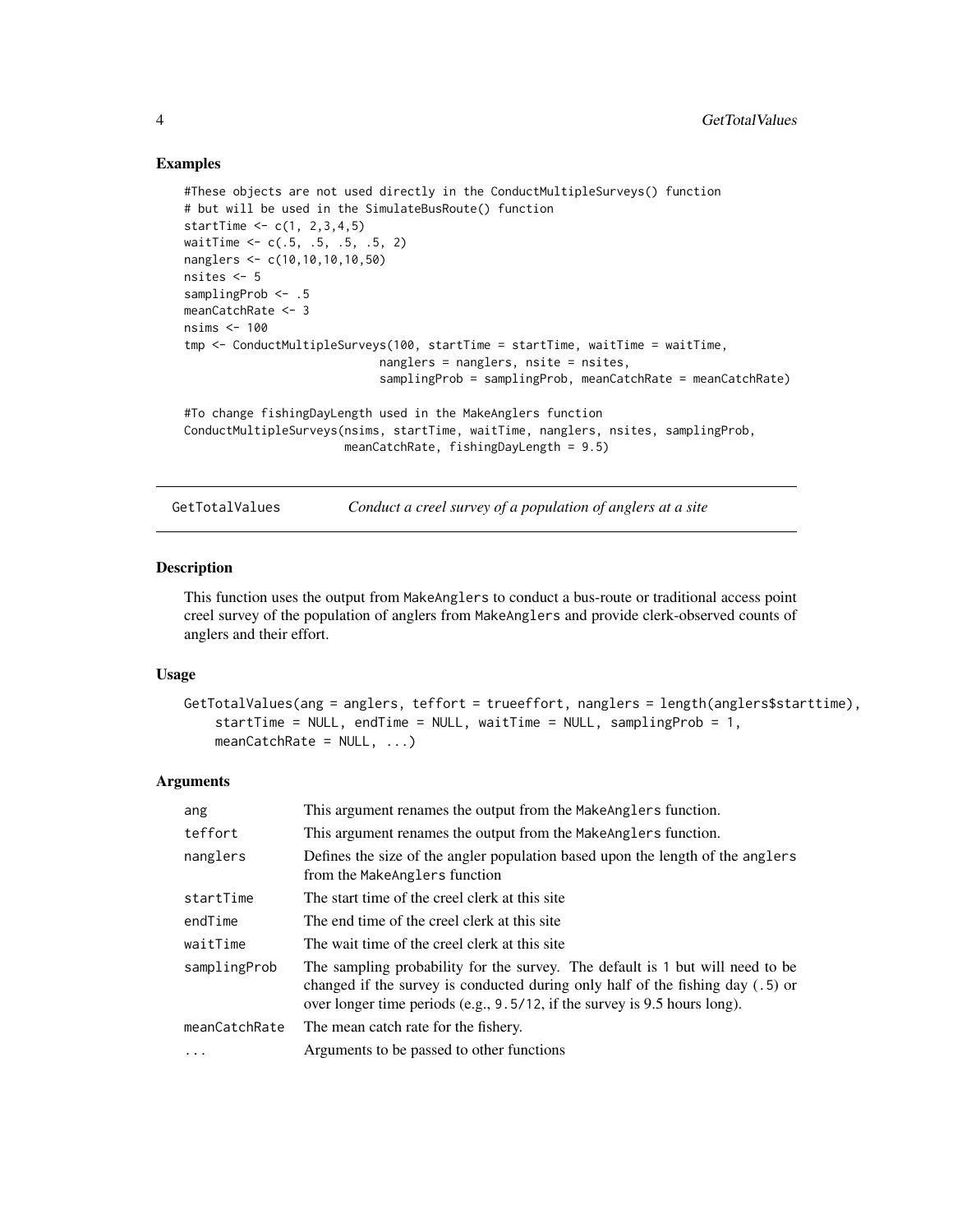#### GetTotalValues 5

#### Details

Catch rates are assigned to anglers based upon the Gamma distribution with a mean of meanCatchRate.

If both endTime=NULL and waitTime=NULL then waitTime will be 0.5 (one-half hour). If a value is passed to endTime, then waitTime becomes endTime - startTime.

If startTime=NULL, then a startTime is generated from the uniform distribution between 0 and 11.5 hours into the fishing day.

If endTime=NULL, then endTime = startTime+waitTime Incomplete trip effort is observed two ways: 1) by counting anglers that were at the site for the entire time that the surveyor was at the site and 2) counting anglers that arrived after the surveyor arrived at the site but remained at the site after the surveyor left. These anglers are counted and their effort calculated based upon surveyor startTime and endTime.

Completed trip effort is observed two ways: 1) by interviewing anglers that left while the surveyor was at the site. The surveyor can determine effort and catch. 2) by interviewing anglers that both arrived and departed while the surveyor was on site. When waitTime is short, these cases are are rare; however, when waitTime is long (e.g., all day), then these cases are much more likely.

Trip lengths of observed trips (both incomplete and complete) are scaled by the samplingProb value. The samplingProb is used to estimate effort and catch.

#### Author(s)

Steven Ranney

#### References

Pollock, K. H., C. M. Jones, and T. L. Brown. 1994. Angler survey methods and their applications in fisheries management. American Fisheries Society, Special Publication 25, Bethesda, Maryland.

#### Examples

```
#The MakeAnglers() function must be run before GetTotalValues(); otherwise, there
# will be no data from which GetTotalValues() can calculate values.
#MakeAnglers(100)
startTime = .001 #start of fishing day
endTime = 12 #end of fishing day
meanCatchRate = 0.1 #this will cause VERY few fish to be caught!
#GetTotalValues()
#MakeAnglers(100)
startTime = .001 #start of fishing day
endTime = 6 #halfway through the fishing day
samplingProb = .5 #this needs to be .5 because we are sampling only 50% of the fishing day
meanCatchRate = 0.1 #this will cause VERY few fish to be caught!
#GetTotalValues()
```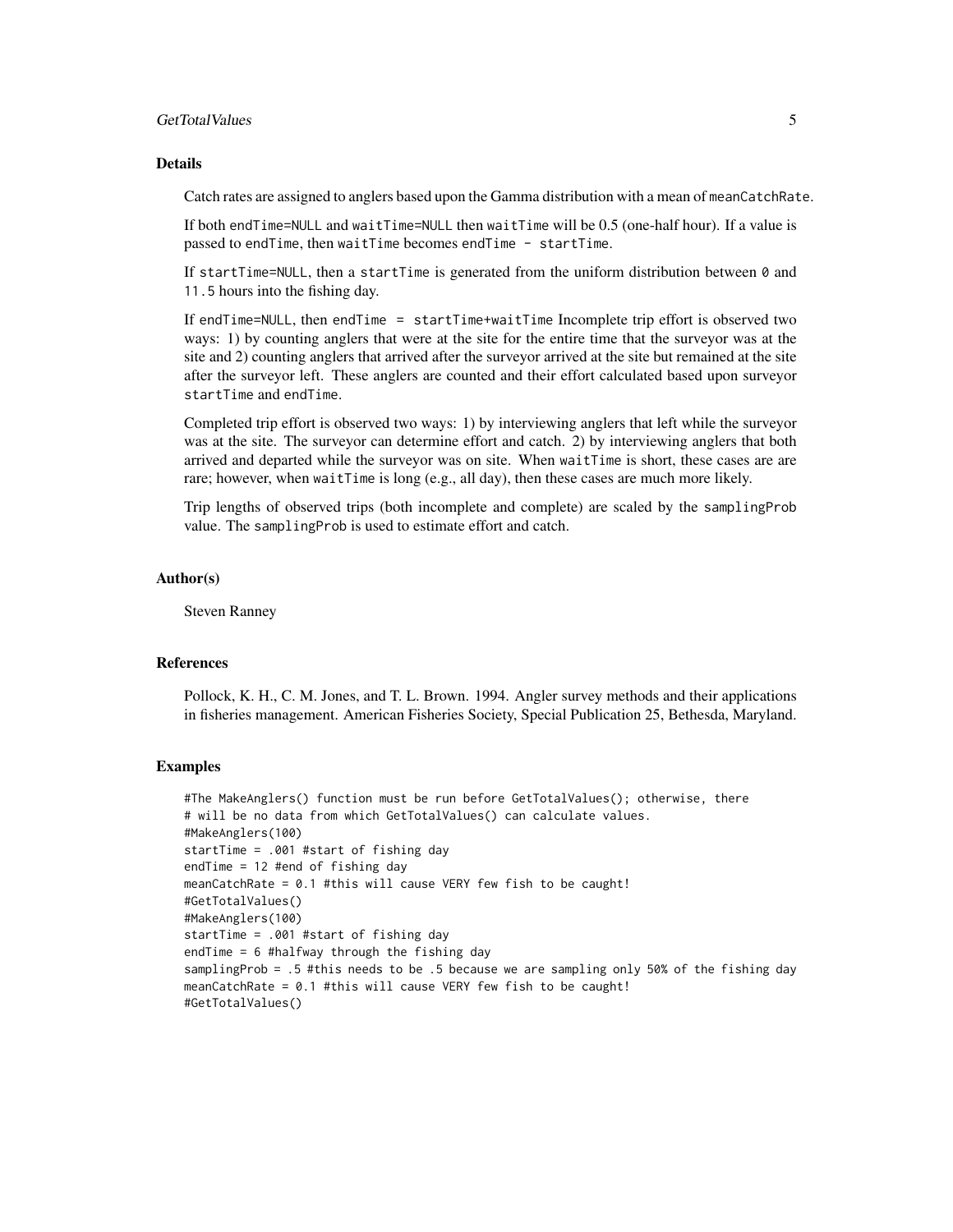<span id="page-5-1"></span><span id="page-5-0"></span>

#### Description

Creates a population of nanglers with trip length and fishing day length provided by the user.

#### Usage

MakeAnglers(nanglers = 100, meanTripLength = 3.88, fishingDayLength = 12)

#### Arguments

| nanglers         | The number of anglers in the population                                                                                                                                   |  |  |  |
|------------------|---------------------------------------------------------------------------------------------------------------------------------------------------------------------------|--|--|--|
|                  | meanTripLength The mean trip length to be used in the function. 3.88 is the default. The default<br>is from data from the 2008 Lake Roosevelt Fishing Evaluation Program. |  |  |  |
| fishingDayLength |                                                                                                                                                                           |  |  |  |
|                  | The fishing day length to be used in the function. Anglers are not be allowed to                                                                                          |  |  |  |
|                  | be fishing past this day length. The default here is set to 12 hours, which may                                                                                           |  |  |  |
|                  | not be a suitable day length for fisheries at higher latitudes ( <i>i.e.</i> , sunrise-sunset                                                                             |  |  |  |

is > 12 hours) or during shorter seasons.

Details

All trip lengths will be limited so that anglers have finished their fishing trip by the end of the fishing day. The function uses a while loop to ensure that the number of angles = nanglers provided in the function argument. fishingDayLength is passed to the argument. The default is set to 12 hours. starttimes are assigned by the uniform distribution triplengths are assigned by the gamma distribution where the default mean value comes from the 2008 Lake Roosevelt Fisheries Evaluation Program data.

#### Author(s)

Steven Ranney

#### Examples

```
MakeAnglers(100, meanTripLength = 4, fishingDayLength = 10)
MakeAnglers(10000)
```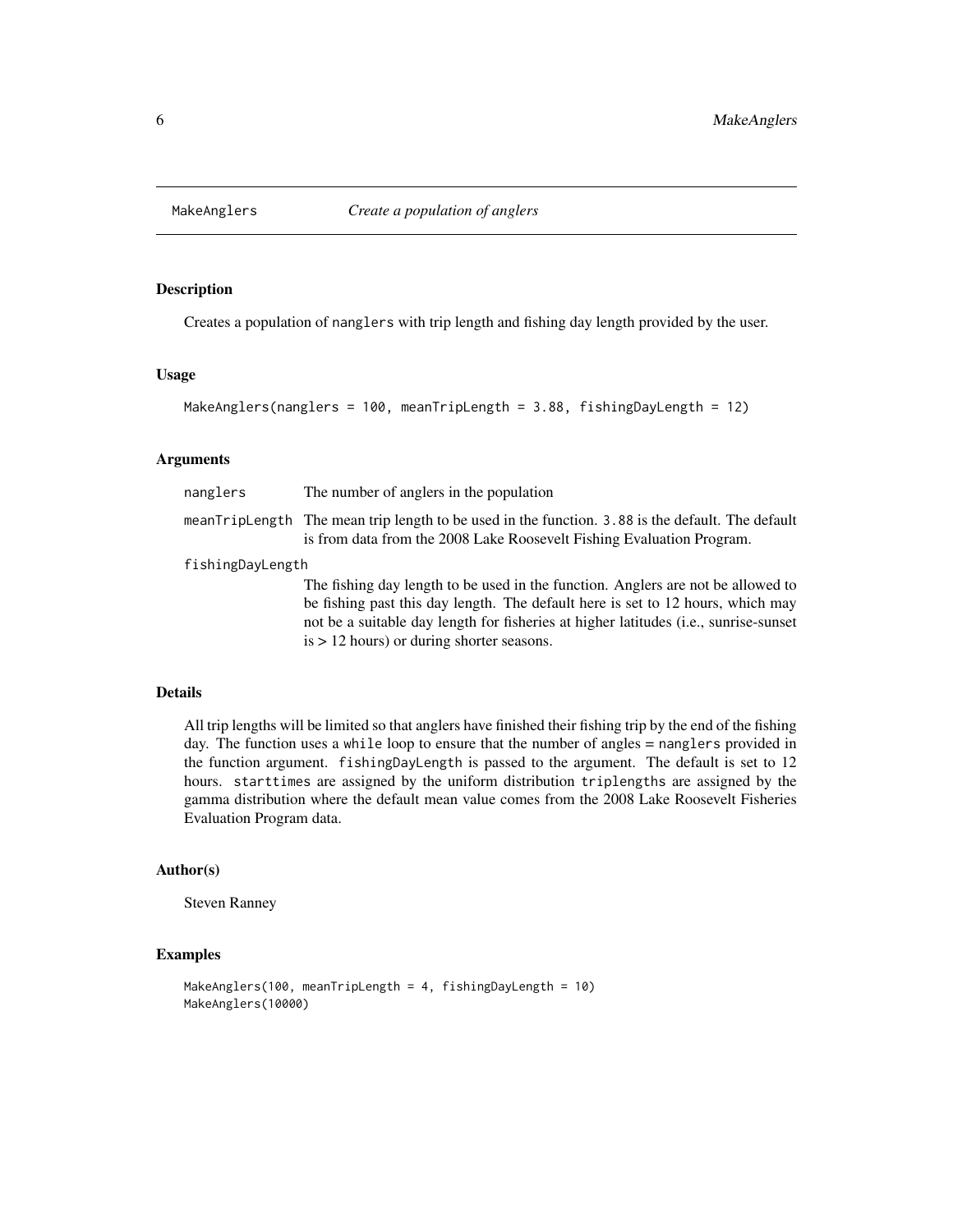#### <span id="page-6-1"></span><span id="page-6-0"></span>Description

This function uses the output from MakeAnglers and GetTotalValues to conduct a bus-route or traditional access point creel survey of the population of anglers from MakeAnglers and provide clerk-observed counts of anglers and their effort.

#### Usage

```
SimulateBusRoute(startTime, waitTime, nanglers, nsites, samplingProb = 1,
   meanCatchRate, ...)
```
#### Arguments

| startTime     | The start time of the surveyor at each site. This can be a vector of start times to<br>simulate a bus route or one startTime to simulate a traditional access survey.                                                            |
|---------------|----------------------------------------------------------------------------------------------------------------------------------------------------------------------------------------------------------------------------------|
| waitTime      | The wait time of the surveyor at each site. This can be a vector of wait times to<br>simulate a bus route or one waitTime to simulate a traditional access survey.                                                               |
| nanglers      | The number of anglers at each site, either a vector or a single number.                                                                                                                                                          |
| nsites        | How many sites are being visited?                                                                                                                                                                                                |
| samplingProb  | What is the sampling probability for the survey? If all sites will be visited during<br>the first or second half of the fishing day, sampling Prob=0.5. If the survey will<br>take the entire fishing day, then sampling Prob=1. |
| meanCatchRate | The mean catch rate for the fishery.                                                                                                                                                                                             |
| $\ddots$ .    | Arguments to be passed to other subfunctions, specifically to the MakeAnglers<br>function, including meanTripLength and fishingDayLength.                                                                                        |

#### Details

Effort and catch are estimated from the the Bus Route Estimator equation in Robson and Jones (1989), Jones and Robson (1991) and Pollock et al. 1994. Catch rate is calculated from the Ratio of Means equation (see Malvestuto (1996) and Jones and Pollock (2012) for discussions). The Ratio of means is calculated by

$$
\widehat{R_1} = \frac{\sum\limits_{i=1}^{n} c_i/n}{\sum\limits_{i=1}^{n} L_i/n}
$$

where  $c_i$  is the catch for the  $i^{th}$  sampling unit and  $L_i$  is the length of the fishing trip at the time of the interview. For incomplete surveys,  $L_i$  represents in incomplete trip. The bus route estimator is

$$
\widehat{E} = T \sum_{i=1}^n \frac{1}{w_i} \sum_{j=1}^m \frac{e_{ij}}{\pi_j}
$$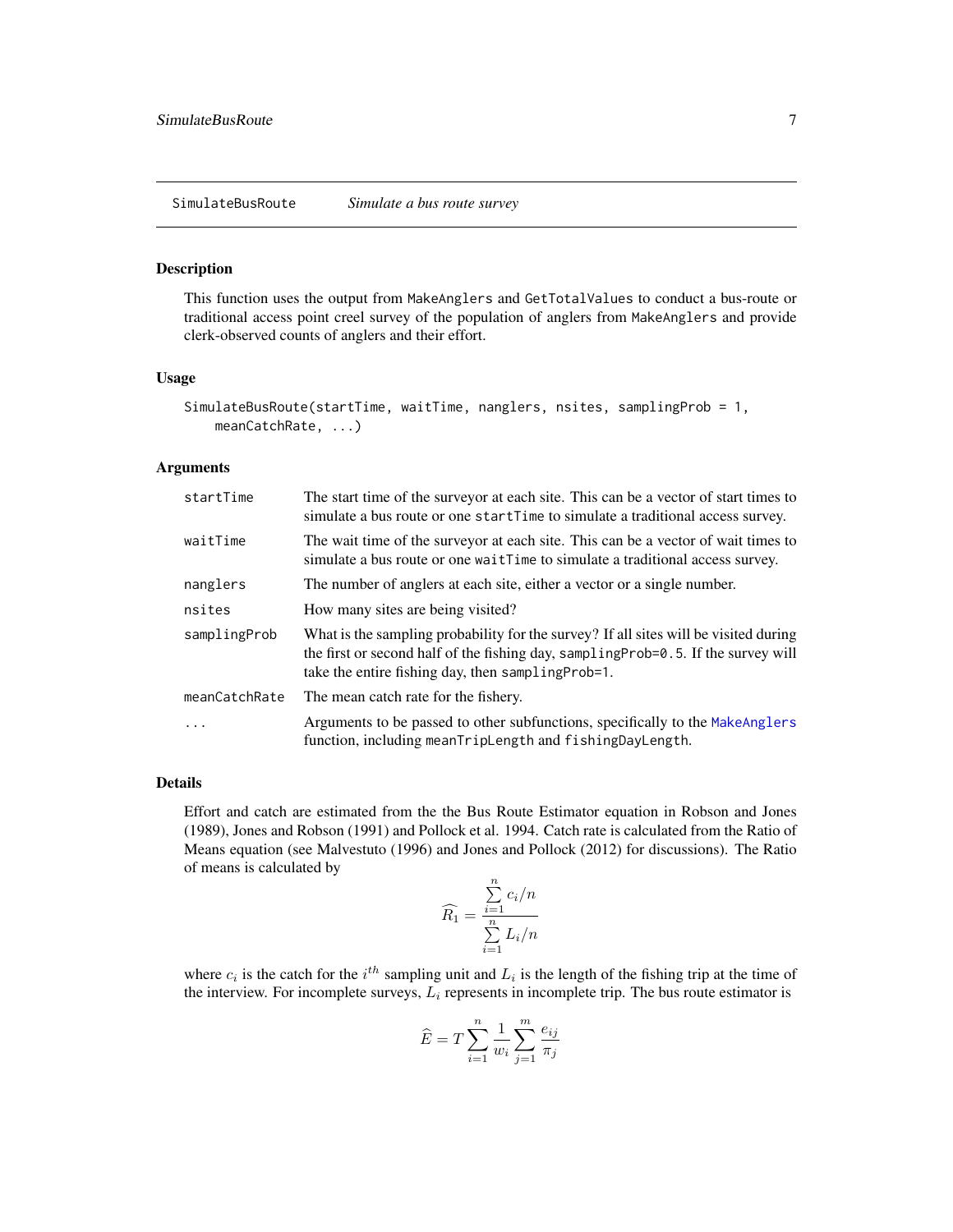<span id="page-7-0"></span>where  $E =$  estimated total party-hours of effort;  $T =$  total time to complete a full circuit of the route, including travelling and waiting;  $w_i$  = waiting time at the  $i^{th}$  site (where  $i = 1, ..., n$  sites);  $e_{ij}$  = total time that the  $j<sup>th</sup>$  car is parked at the  $i<sup>th</sup>$  site while the agent is at that site (where  $j = 1, ..., n$ sites).

#### Author(s)

Steven Ranney

#### References

Jones, C. M., and D. Robson. 1991. Improving precision in angler surveys: traditional access design versus bus route design. American Fisheries Society Symposium 12:177-188. Jones, C. M., and K. H. Pollock. 2012. Recreational survey methods: estimation of effort, harvest, and released catch. Pages 883-919 in A. V. Zale, D. L. Parrish, and T. M. Sutton, editors. Fisheries Techniques, 3rd edition. American Fisheries Society, Bethesda, Maryland. Malvestuto, S. P. 1996. Sampling the recreational creel. Pages 591-623 in B. R. Murphy and D. W. Willis, editors. Fisheries techniques, 2nd edition. American Fisheries Society, Bethesda, Maryland. Pollock, K. H., C. M. Jones, and T. L. Brown. 1994. Angler survey methods and their applications in fisheries management. American Fisheries Society, Special Publication 25, Bethesda, Maryland. Robson, D., and C. M. Jones. 1989. The theoretical basis of an access site angler survey design. Biometrics 45:83-98.

#### See Also

[MakeAnglers](#page-5-1) [GetTotalValues](#page-3-1)

#### Examples

```
# To simulate one bus route survey that takes place in the morning, these values are used
#start time at access sites
startTimeAM <- c(1, 2,3,4,5)
#wait time at access sites
waitTimeAM <- c(.5, .5, .5, .5, 2)
#the number of anglers that will visit access site throughout the day
nanglersAM <- c(10,10,10,10,50)
# the number of sites to be visited
nsitesAM <- 5
# the sampling probability. Here it is .5 because we are only conducting this
# survey during the first 50% of the fishing day
samplingProb <- .5
# the mean catch rate. Here it is 2.5 which equals 2.5 fish/hour
meanCatchRate <- 2.5
SimulateBusRoute(startTimeAM, waitTimeAM, nanglersAM, nsitesAM, samplingProb,
                 meanCatchRate)
# To simulate one traditional access point survey where the creel clerk arrives,
# counts anglers, and interviews anglers that have completed their trips
startTime = 0.001
waitTime = 8#nanglers can be informed by previously-collected data
nanglers = 1000
nsites = 1
```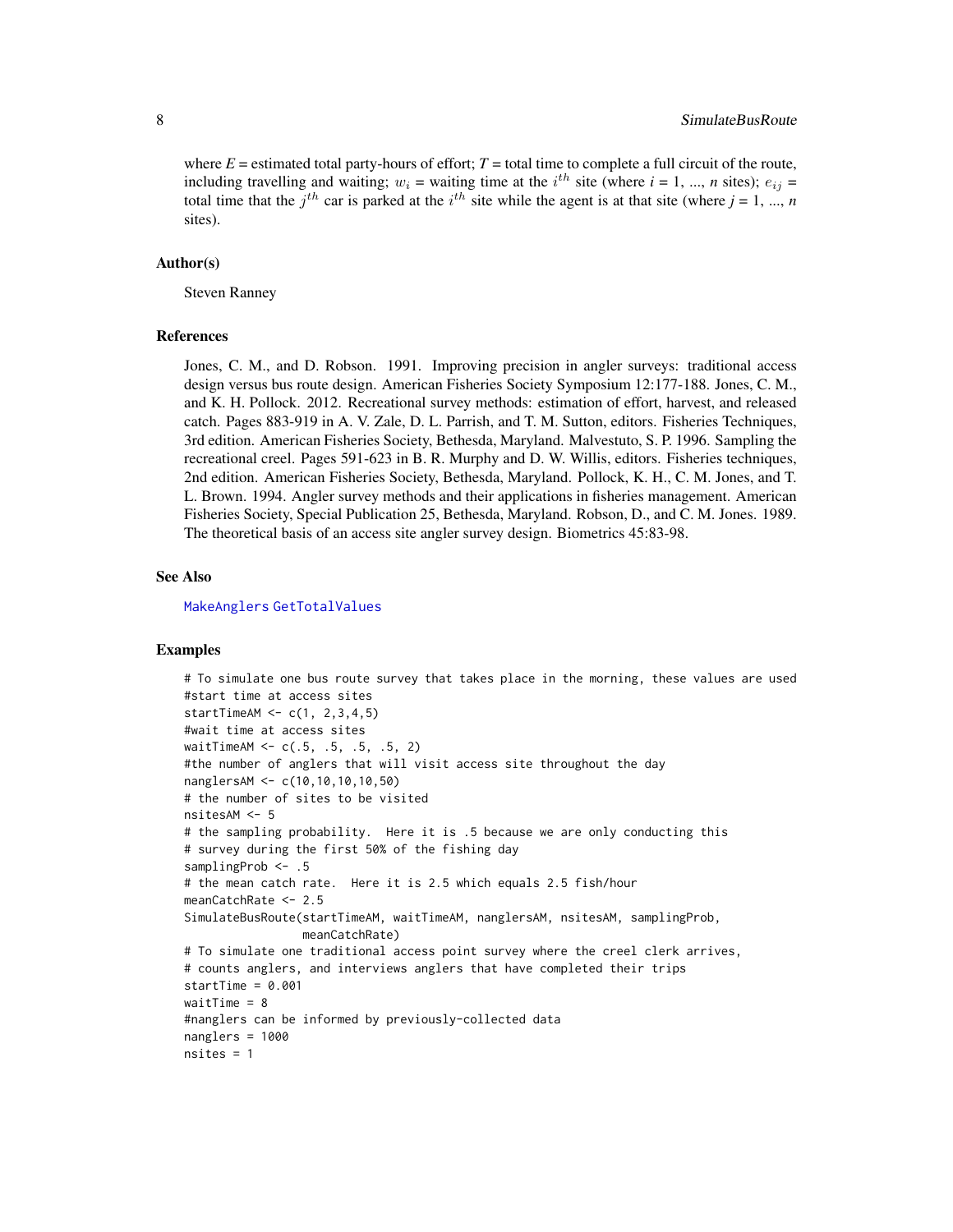#### SimulateBusRoute 9

# sampling probability here is 8/12 because we are staying at the access site # for 8 hours of a 12-hour fishing day. To adjust the fishing day length, an # additional 'fishingDayLength' argument needs to be passed to this function. samplingProb <- (8/12) # the mean catch rate. meanCatchRate <- 5

SimulateBusRoute(startTime, waitTime, nanglers, nsites, samplingProb, meanCatchRate)